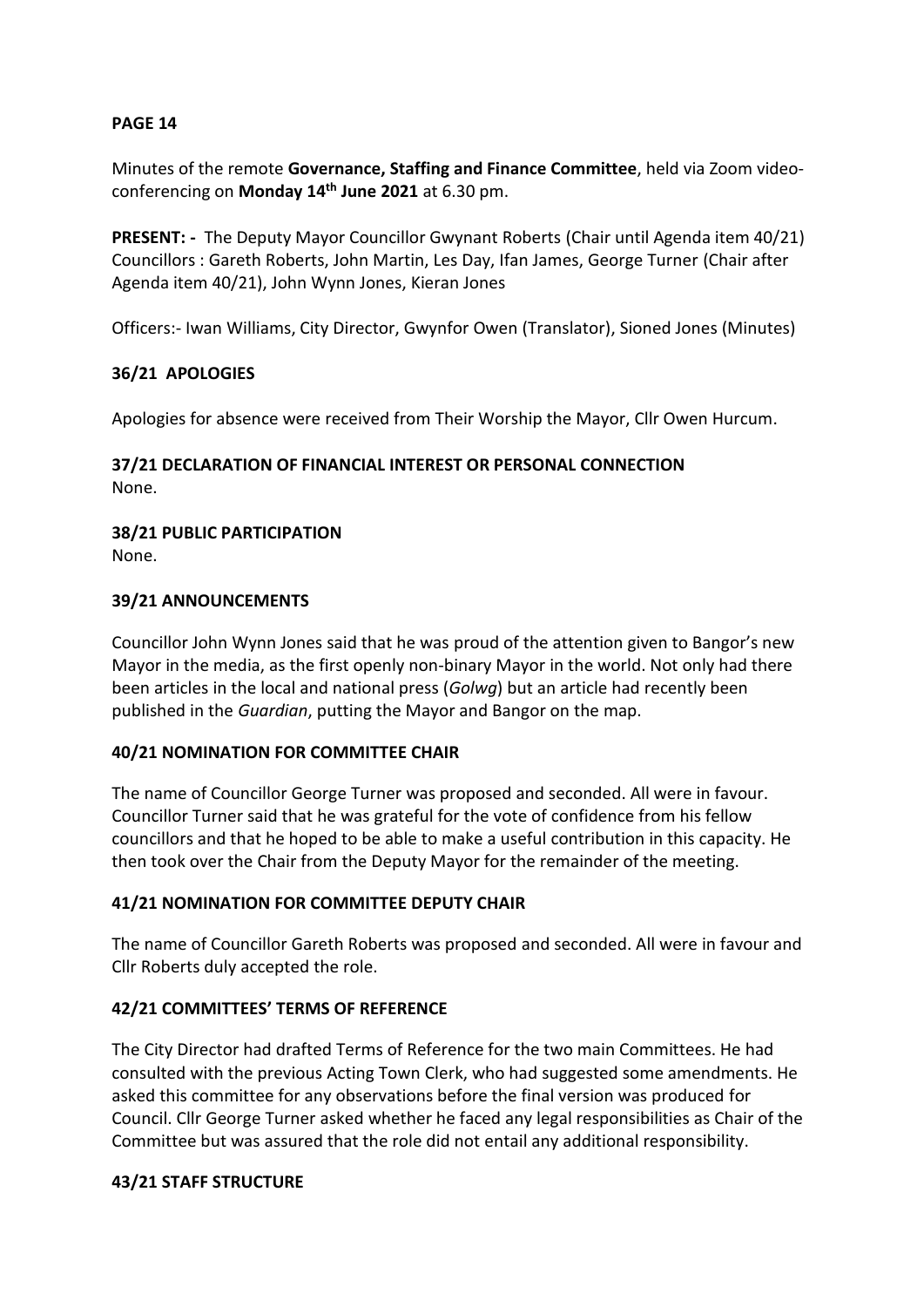# **PAGE 15**

Closed item.

# **44/21 PIER MEMORIAL BENCHES, PLAQUES AND NAMEPLATES**

The City Director reported that he had received regular requests from the public to erect benches or memorial plaques on the Pier. However, he had been advised that the Council had decided at the end of 2016 not to allow more memorial benches etc as the Pier was in danger of becoming over-run with them and concerns with on-costs. Therefore, recent applications have been turned down. Gwynedd Council has given permission for a memorial bench to be erected in Garth Gardens in memory of Irfon Williams, originally planned for the Pier. The City Director proposed the following:

- a) that commemoration benches be offered to the families of ex Bangor City Council mayors (this followed a recent request from the family of one former Mayor)
- b) following a request from one member of the public, that he be allowed to add his family's names on an existing nameplate. The individual had offered to take the nameplate down and re-erect it at no cost to the Council

There followed a discussion where members reiterated the general feeling that the Pier had become too full of memorabilia. It was suggested that other locations in Bangor would be suitable e.g. Ashley Jones fields. The committee discussed that a new flower holder had been seen attached to the Pier railings. As the Pier is a Grade II\* listed building, people are not allowed to attach anything to it, this may constitute a criminal offence. Members felt that there was a clear demand from the public to use the Pier to remember loved ones, but that no exemptions should be made.

### **RESOLVED:**

- a) not to agree to allow families of former Mayors to erect a commemorative bench
- b) not to allow the individual in question to add family names to the existing nameplate
- c) to encourage the public to think of other locations to remember their loved ones, or even to plant a tree in their memory
- d) that the City Director finds out exactly what the rules are for Grade II\* listed structures so that members can be clear about this.

# **45/21 DRAFT FINAL ACCOUNTS FOR THE YEAR ENDED 31 MARCH 2021**

**a) To approve statement of accounts** The statement had already been circulated to members and it was APPROVED.

# **b) To approve figures for the Annual Return 2020/21** APPROVED

# **c) To resolve within the requirements of the Statement of Assurance 2020/21** Resolved

### **d) To receive the Internal Audit Report 2020/21**

Cllr Gwynant Roberts drew attention to one important cause for concern, namely: